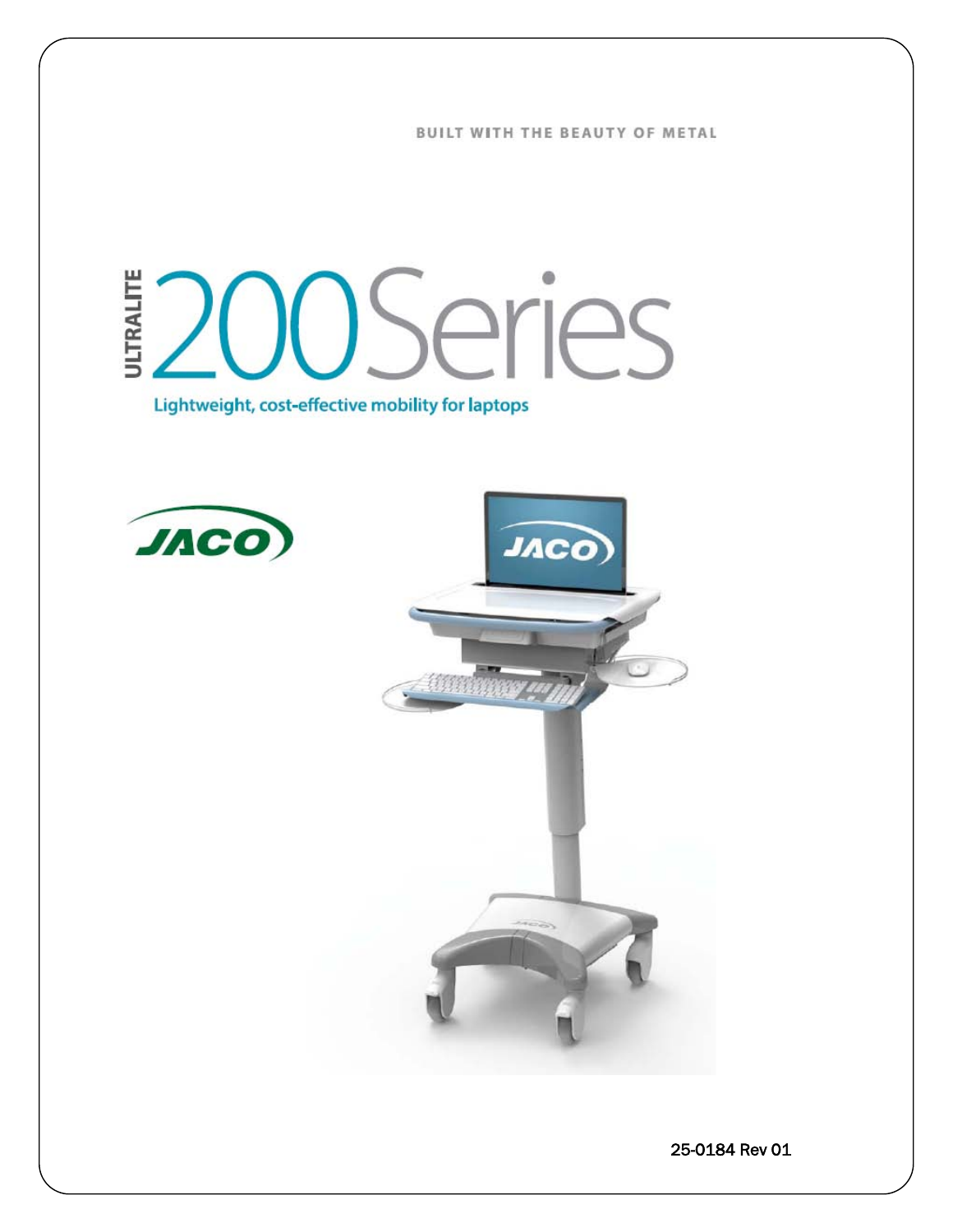# *Table of Contents*

HAVE A QUESTION? WE'RE HERE TO HELP.

CALL US AT 1-800-649-2278 OR VISI[T JACOINC.COM/SUPPORT](http://www.jacoinc.com/support)

JACO INC. 140 CONSTITUTION BLVD, FRANKLIN MA, USA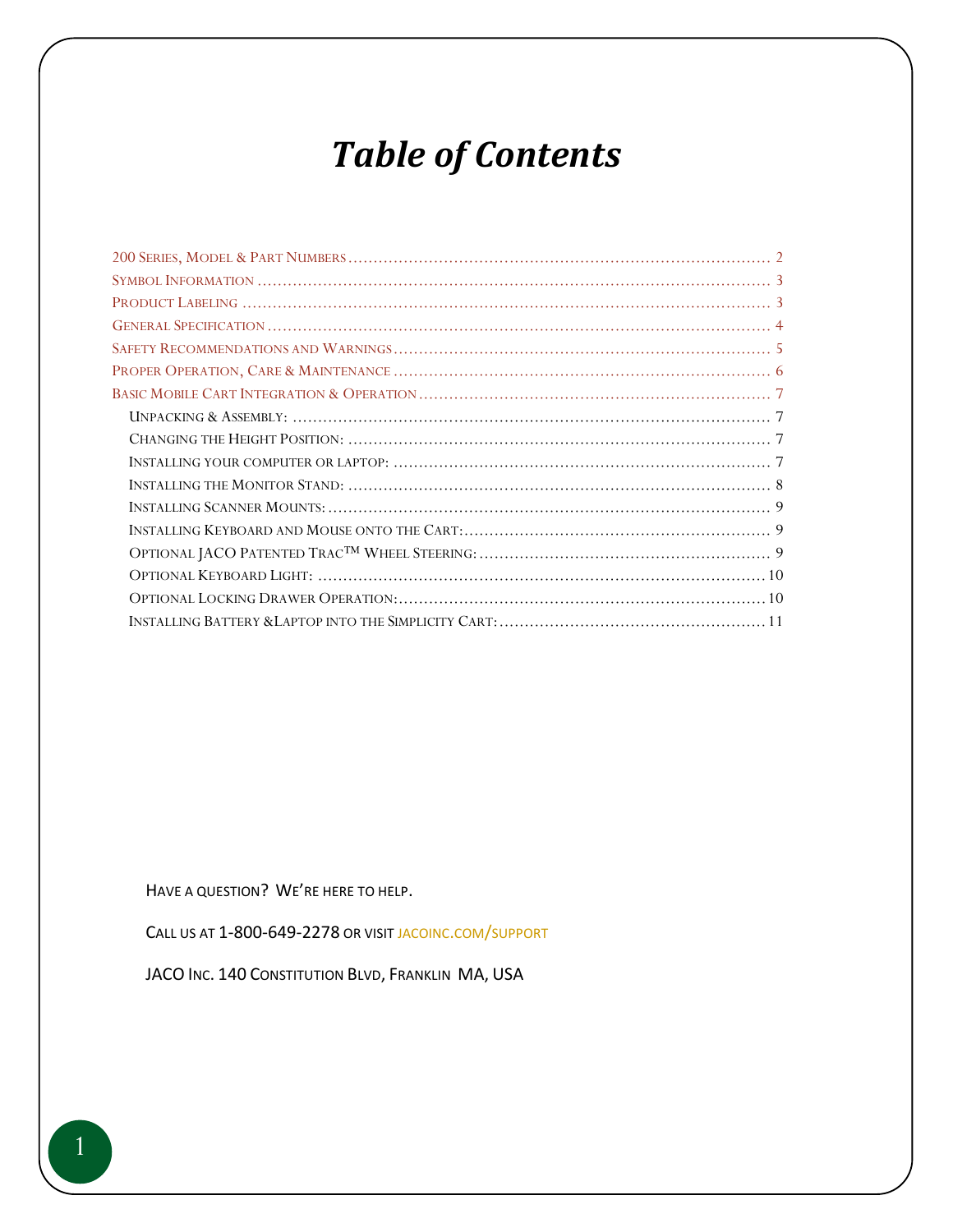# <span id="page-2-0"></span>200 Series, Model & Part Numbers





**Model: 200**, Podium Laptop Cart **Model: 210**, Laptop Secure Cart

JACC

 **Model: 220**, PC & LCD Cart **Model: 225-40**, Simplicity 22" LCD Cart **Model: 225-41**, Simplicity 24" LCD Cart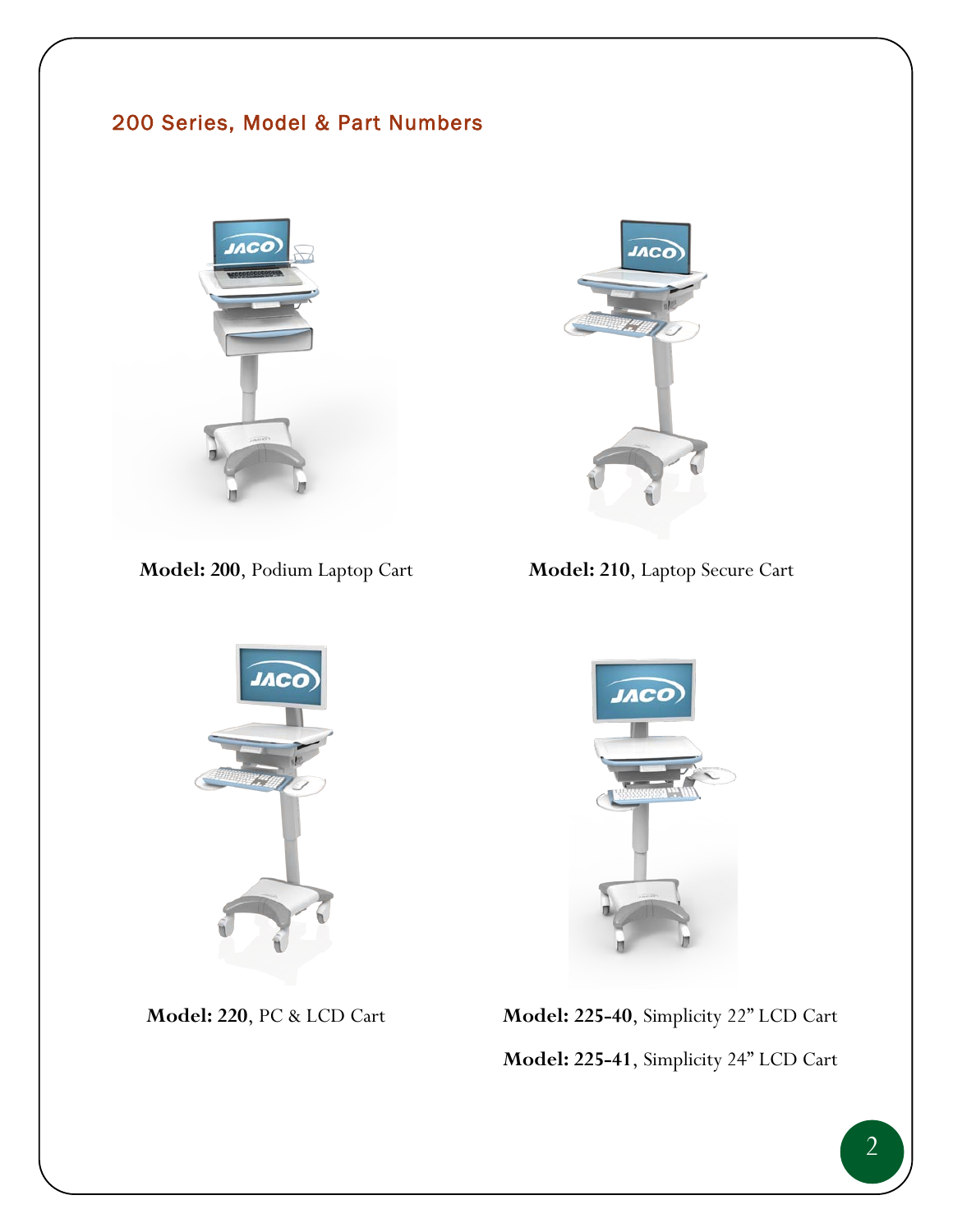# <span id="page-3-0"></span>Symbol Information

The following symbols are used within this Users Guide and / or on the JACO product.



## <span id="page-3-1"></span>Product Labeling

#### **All 200 Series Mobile Carts**

The 200 Series Mobile Cart is shipped with a P/N & Serial Number label for tracking and service assistance. This label is located on the rear surface of the Top Assembly. The information on this label is needed when contacting JACO Technical Service.

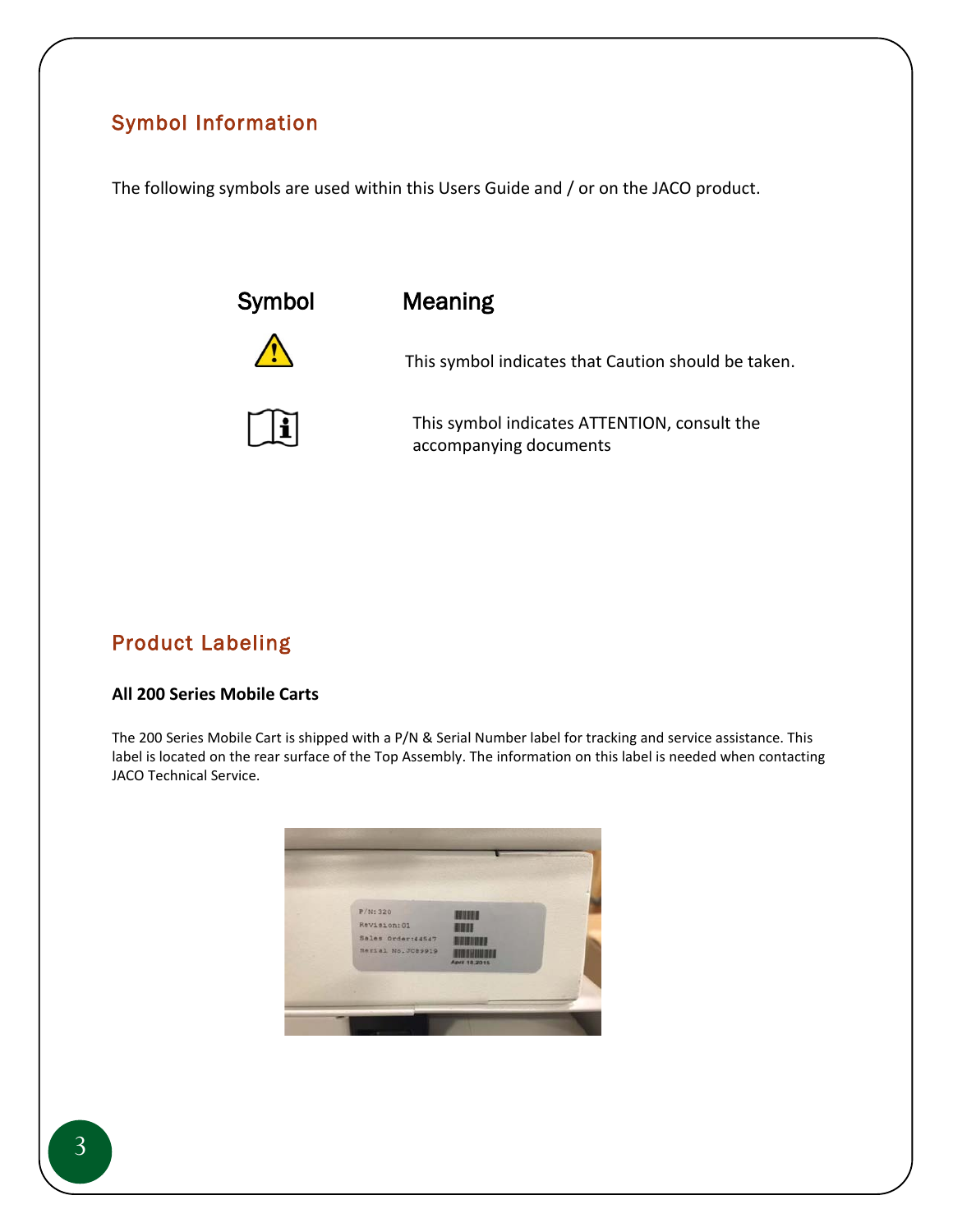# <span id="page-4-0"></span>General Specification

### *Mobile Cart*

| <b>Work Surface Height:</b>              | 30" to 46"                                                                                                                                                                  |
|------------------------------------------|-----------------------------------------------------------------------------------------------------------------------------------------------------------------------------|
| <b>Keyboard Height:</b>                  | 25.5" to 41.5"                                                                                                                                                              |
| <b>Work Surface:</b>                     | 200 & 210 Laptop Carts - 20" x 18.5"<br>(210 Laptop opening 16.5" x 2.75")<br>220 PC Cart - 20" x 16"<br>225-40 & 225-41 PC Carts - 20" x 18.5"                             |
| <b>Internal Laptop</b><br>or PC Storage: | 200 & 210 Laptop Carts - 16" x 12" x 2.25"<br>220, 225-40 & 225-41 PC Cart - 16" x 12" x 2.6"                                                                               |
| Casters:                                 | 4" Single Wheel, Front Locking                                                                                                                                              |
| <b>Wheel Base:</b>                       | 16" x 13" x 16"                                                                                                                                                             |
| <b>Cart Weight:</b><br>(without options) | 200 & 210 Laptop Carts - 50 lbs<br>220 PC Cart - 65 lbs, includes base counter weight<br>225-40 & 225-41 PC Cart - 78 lbs, includes LCD,<br>battery and base counter weight |
|                                          | Additional weight may be added based on Cart<br>configuration & options                                                                                                     |
| <b>Battery Power:</b>                    | The 200, 210 and 220 Carts do not offer power.                                                                                                                              |
|                                          | The 225-40 and 225-41 Carts include a Lithium-<br>ion battery (Li-ion prismatic) to power the<br>monitor.                                                                   |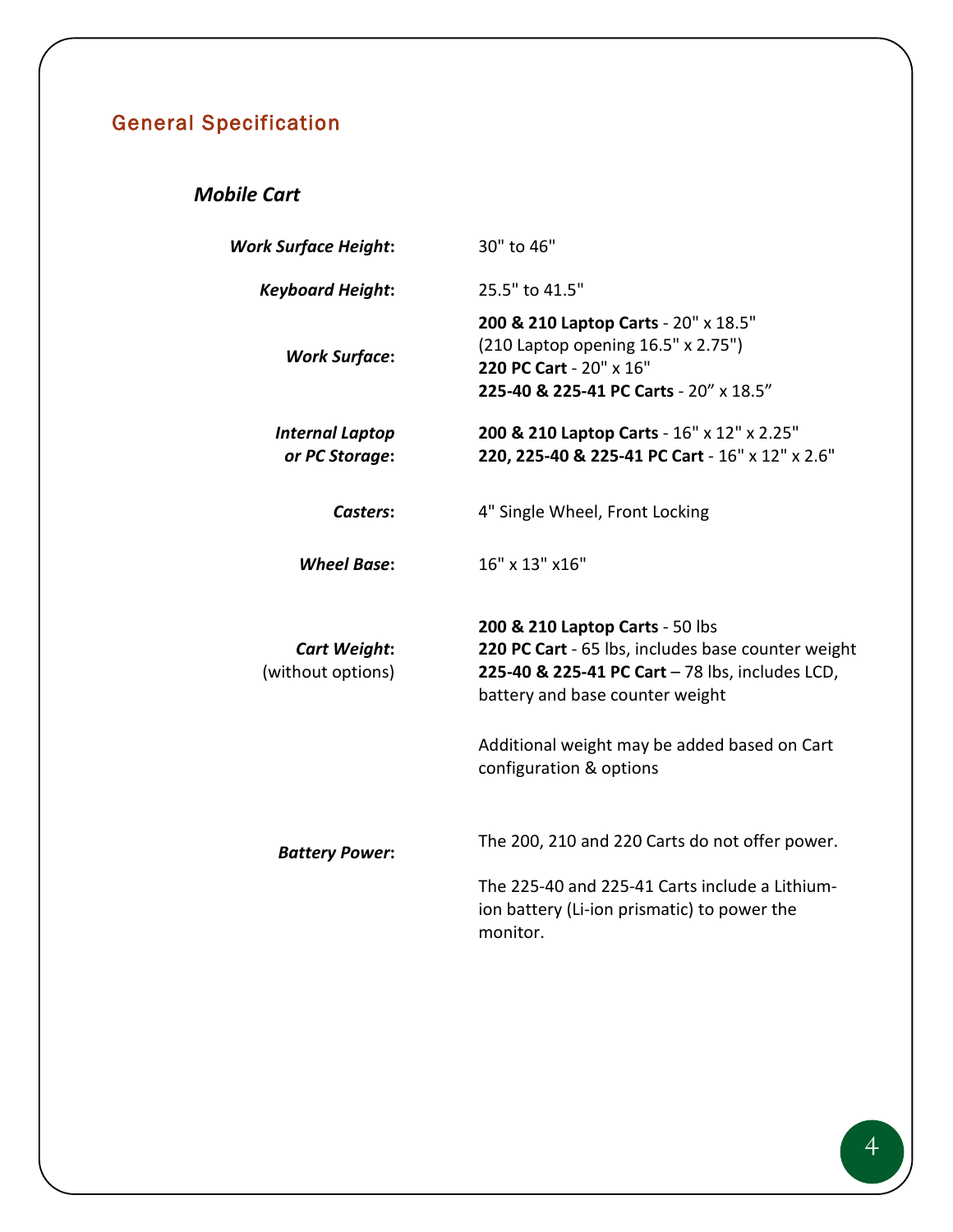# <span id="page-5-0"></span>Safety Recommendations and Warnings



**WARNING:** As with any mobile cart, caution must be taken when pushing the cart through elevator doorways and over thresholds. It is recommended that you lower the work surface to waist high and position the cart so that only one wheel contacts the threshold at a time. This will help keep the momentum of the cart moving forward and provide a safe transition.





**WARNING:** If your JACO Mobile Cart has a Drawer System option, limit weight per drawer to 2 lbs max, close drawers when moving and do not transport at more than a 5 degree slope.



**WARNING:** The JACO 225-40 and 225-41 Carts contain a lithium ion prismatic battery pack and as with all batteries, has specific shipping restrictions that must be addressed. Please contact JACO Customer Service for assistance before shipping any JACO product. *It is the Shippers responsibility to follow all Federal & State regulations when shipping lithium batteries.*



#### **WARNING:** *Additional 225-40 and 225-41 lithium ion battery important information:*

- \* Use battery in the applications intended, to power only the LCD provided.
- \* Do not dismantle the battery, there are no serviceable parts.
- \* Unplug the battery from AC power to clean or if it is not working properly.
- \* Do not short-circuit the battery.
- \* Do not expose the battery to heat or fire and avoid storage in direct sunlight.
- \* Do not subject battery to mechanical shock.
- \* Always keep the battery pack clean and dry.
- \* Retain this Users Guide and all original literature for future reference.

\* In the event of battery leakage, do not allow the liquid to come in contact with the skin or eyes, if contact has been made, wash the affected area with water, seek medical advice.



*NOTE: Material Safety Data Sheets (MSDS) are available as needed, contact JACO Support for more information.*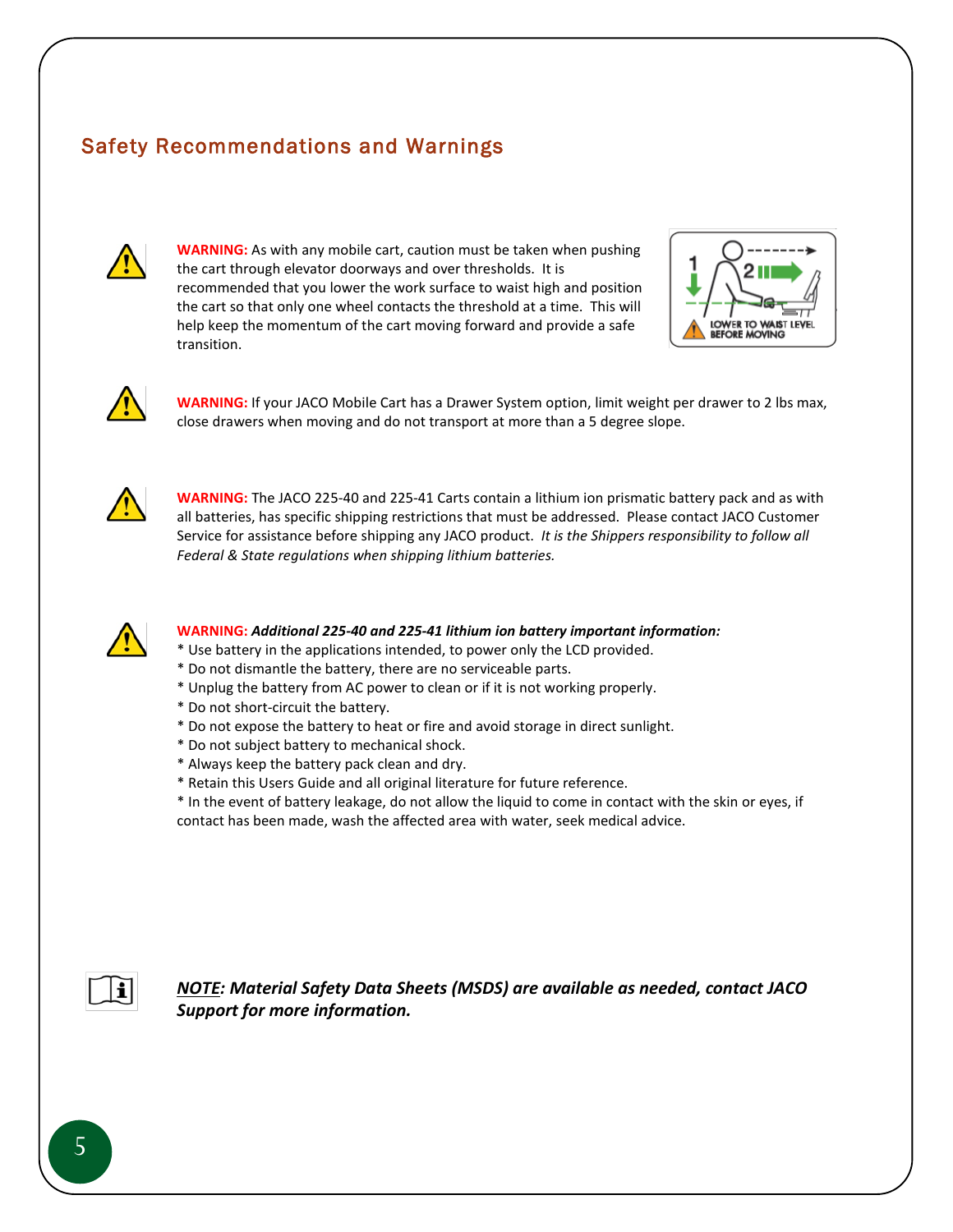### <span id="page-6-0"></span>Proper Operation, Care & Maintenance

JACO products are designed and manufactured to provide years of operation. Take care to use the product as intended and keep clean for best overall performance.

Most of the surfaces of your JACO product are finished using a durable, antimicrobial powder coat finish. It is recommended that the surface areas that are in contact with day to day use be cleaned regularly. Always review the cleaning products that are being used and verify that it is safe to use on the powder coat finish. In general, a solution or wipe that is no more than 10% bleach, such as most germicidal wipes used in hospitals, will be acceptable but it is recommended that you consult with JACO Customer Service if you are not sure it is safe to use.



Your JACO Mobile Cart does not require any scheduled maintenance however it is good practice to clean the casters and check that the Cart height adjustment is operating correctly at least once a year. Please contact JACO Customer Service as needed for more information in maintaining your JACO Mobile Carts. There should be no reason to clean the inside bay area but if required, make sure the Power Blade Charger unit is unplugged and a damp (not saturated), less than 10% bleach wipe is used, allow ample drying time.

HAVE A QUESTION? WE'RE HERE TO HELP.

CALL US AT 1-800-649-2278 OR VISI[T JACOINC.COM/SUPPORT](http://www.jacoinc.com/support)

JACO INC. 140 CONSTITUTION BLVD, FRANKLIN MA, USA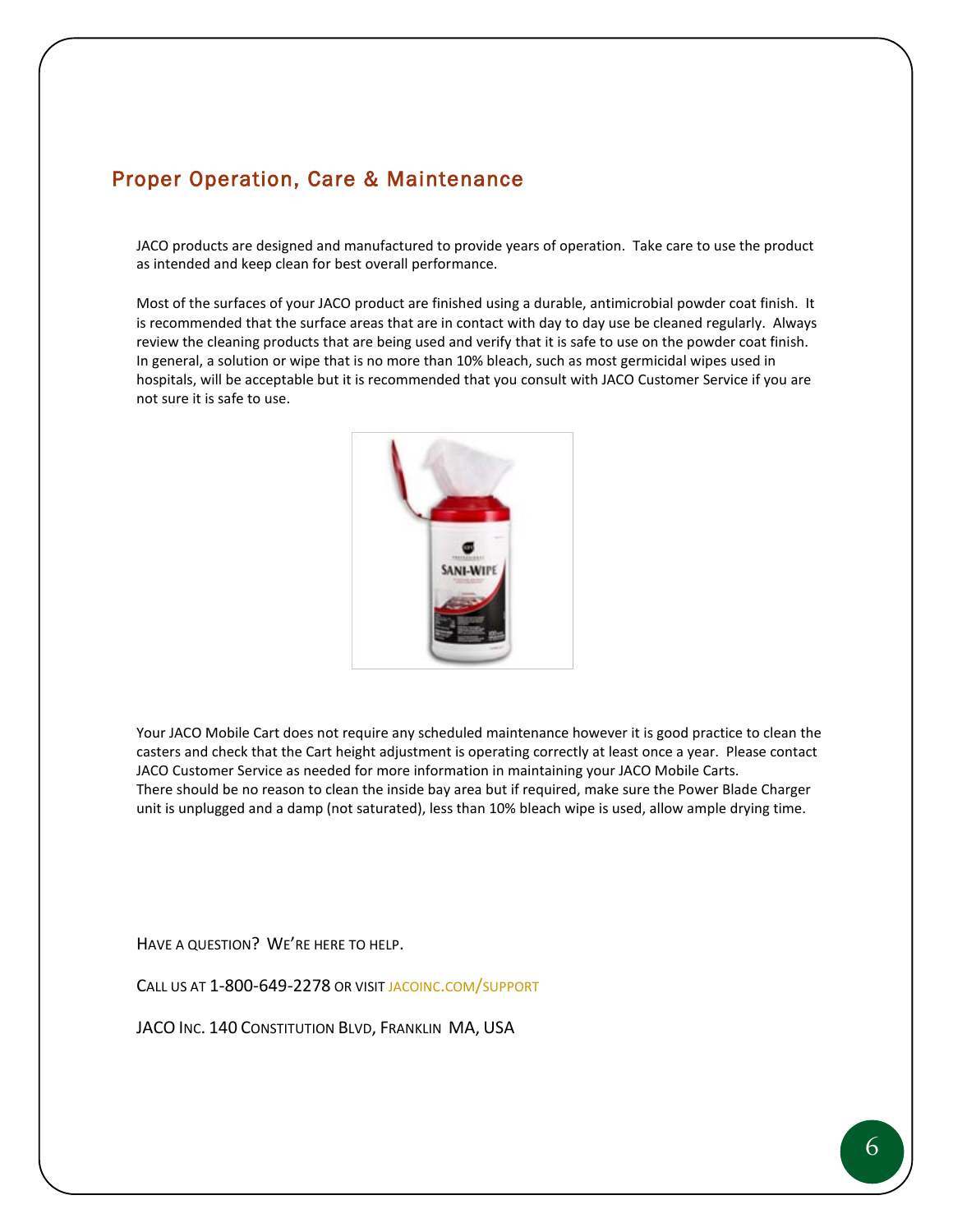# <span id="page-7-0"></span>Basic Mobile Cart Integration & Operation

#### <span id="page-7-1"></span>Unpacking & Assembly:

Your JACO Mobile Cart may be delivered stacked with one container on top of another. Please use caution when removing the top Cart for unpacking. This is a two person lift and the top Cart must be placed on the ground before unpacking. Once unpacked, there will be minimal assembly required depending on the Mobile Cart model and options you have ordered. Due to the shipping container, the LCD and Stand (for LCD Carts) and the optional Scanner Mounts, are not able to be attached at our factory.

#### <span id="page-7-2"></span>Changing the Height Position:

Your JACO Mobile Cart is height adjustable for proper ergonomics when used in a standing or sitting position. To change the height, place the palms of your hands on the left and right sides of the work surface and on the right side, squeeze the release lever by pulling it upward. This will free the internal locking piston and will allow you to pull the Cart top up or push it down and offers a total of 16" of travel. Release the lever when the cart is in the desired position.



#### <span id="page-7-3"></span>Installing your computer or laptop:

To install your PC or Laptop, unlock both key-locks at the rear of the top assembly as shown in the photo below. Both locks must be opened before the top work surface can be pulled forward and removed from the Cart. Once the work surface is removed, the open bay area (shown below) is available for installing your computer or laptop. Route all cables needed for proper operation before installing the work surface and locking in place for security. If using a laptop computer, simply open and allow the display to protrude through the opening in the work surface.



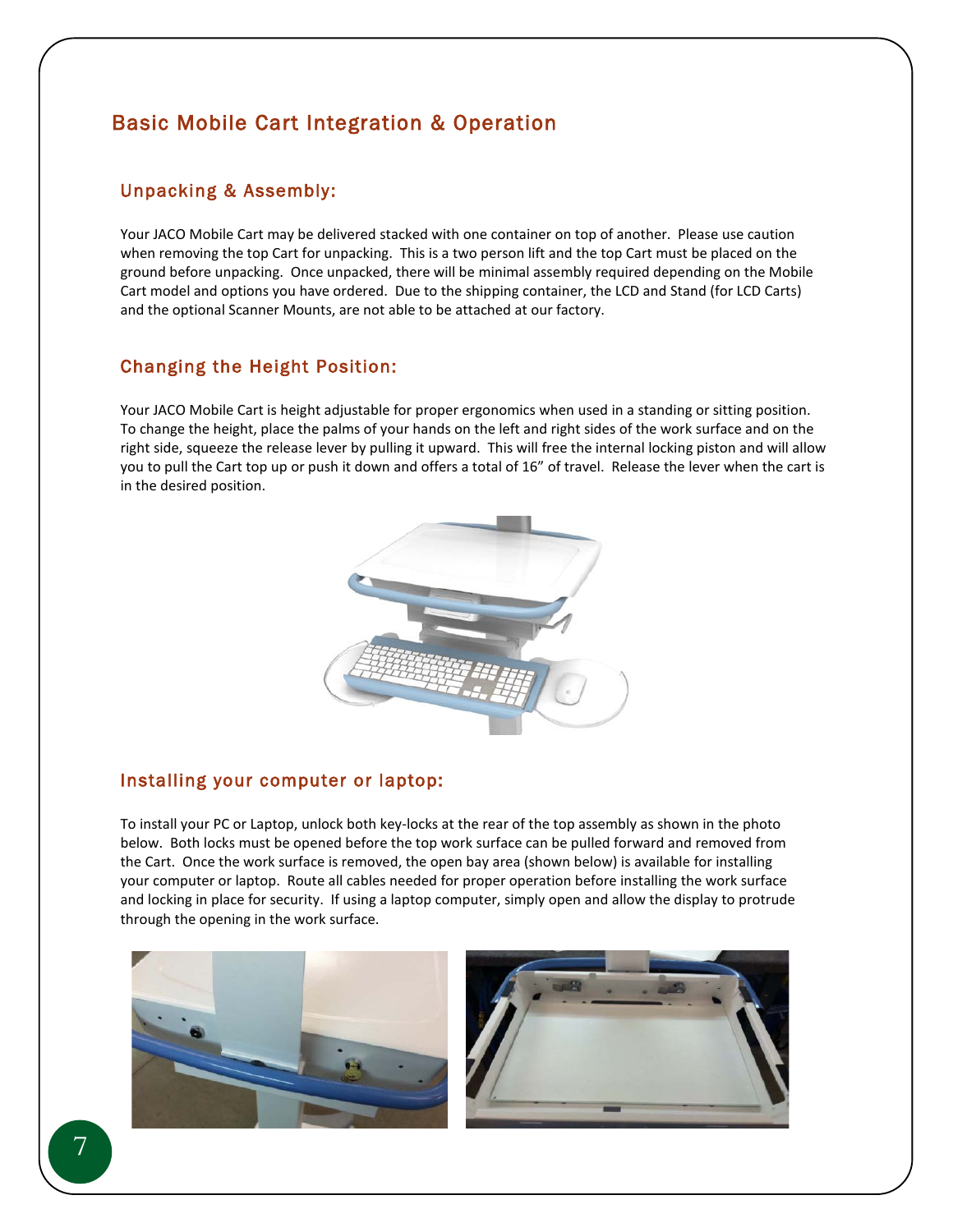#### <span id="page-8-0"></span>Installing the Monitor Stand:

To attach the monitor stand to the Cart you will need a 3/8 nut driver to tighten the 4 nuts. Place the monitor stand so that the 4 threaded studs drop into the 4 holes on the mounting plate that is attached to the rear handle of the Cart. Use the nut driver to install and tighten all 4 nuts. Make sure all 4 nuts are tight before moving on.





After the monitor stand is installed on the Cart, attach the LCD to the stand. A Phillips Head or (if added security is needed for the LCD) Torx Head driver is needed to attached the LCD to the VESA Stand, 4 places. Both Phillips and Torx screws are provided. It is recommended that one person hold the LCD while a 2nd person inserts the hardware. Make sure all 4 screws are installed and tightened properly.



With the monitor and stand installed on the Cart, the LCD power and signal cables can be installed. Route both cables down through the cable management area of the stand as shown to the left. Pull the cables into the Top Assembly and attach to the PC or laptop computer that will be installed later.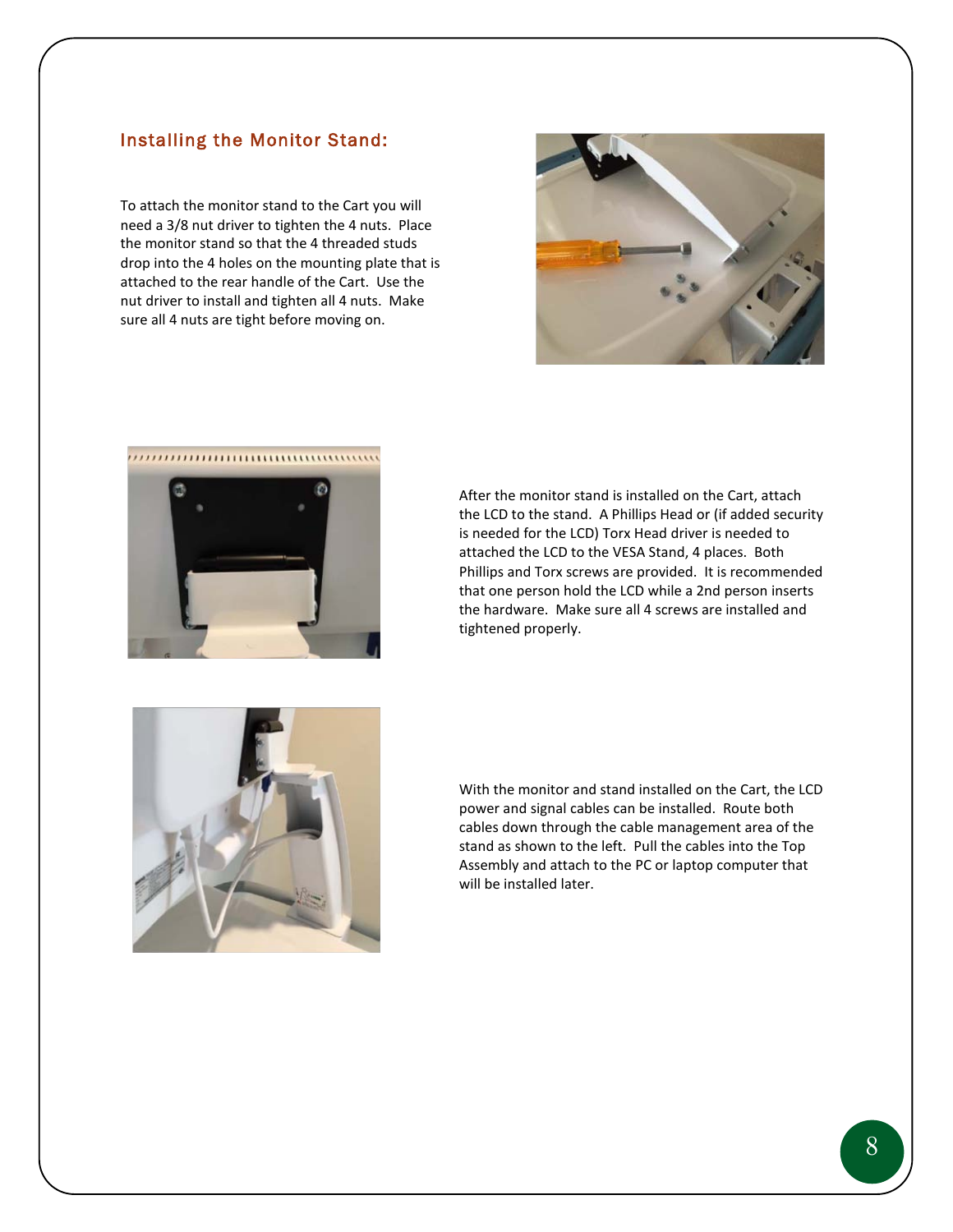#### <span id="page-9-0"></span>Installing Scanner Mounts:

If you have ordered a Scanner Holder option, you may need to install this as well. Remove the top work surface by unlocking the 2 key locks at the rear Top Assembly and pulling the work surface forward. The scanner mount will attach using 2 nuts as shown. Use an 11/32 nut driver to tighten.



#### <span id="page-9-1"></span>Installing Keyboard and Mouse onto the Cart:

When ordering your JACO Cart you have the option of including an integrated mouse and keyboard. If you are adding your own mouse and keyboard, they can be integrated as follows. It is most important that the wires are routed out of the way of the sliding keyboard tray. With each JACO Mobile Cart we include an accessory kit that provides ty-wraps and Velcro pads along with other helpful items for proper cable management. Use the Velcro pads to fasten the keyboard to the keyboard tray and use the ty-wraps to secure the cables.



#### <span id="page-9-2"></span>Optional JACO Patented Trac™ Wheel Steering:

The optional Trac Wheel is designed to add true steering to the JACO Mobile Cart. With 4 swivel casters, keeping the Mobile Cart moving in one direction may be challenging as the momentum of the Cart will want to continue in the direction of motion. The Trac option can be engaged by stepping down on the green post at the bottom front of the Cart. This activates a traction wheel that will give you control over the direction of the Cart. To disengage Trac, step down on the black post.

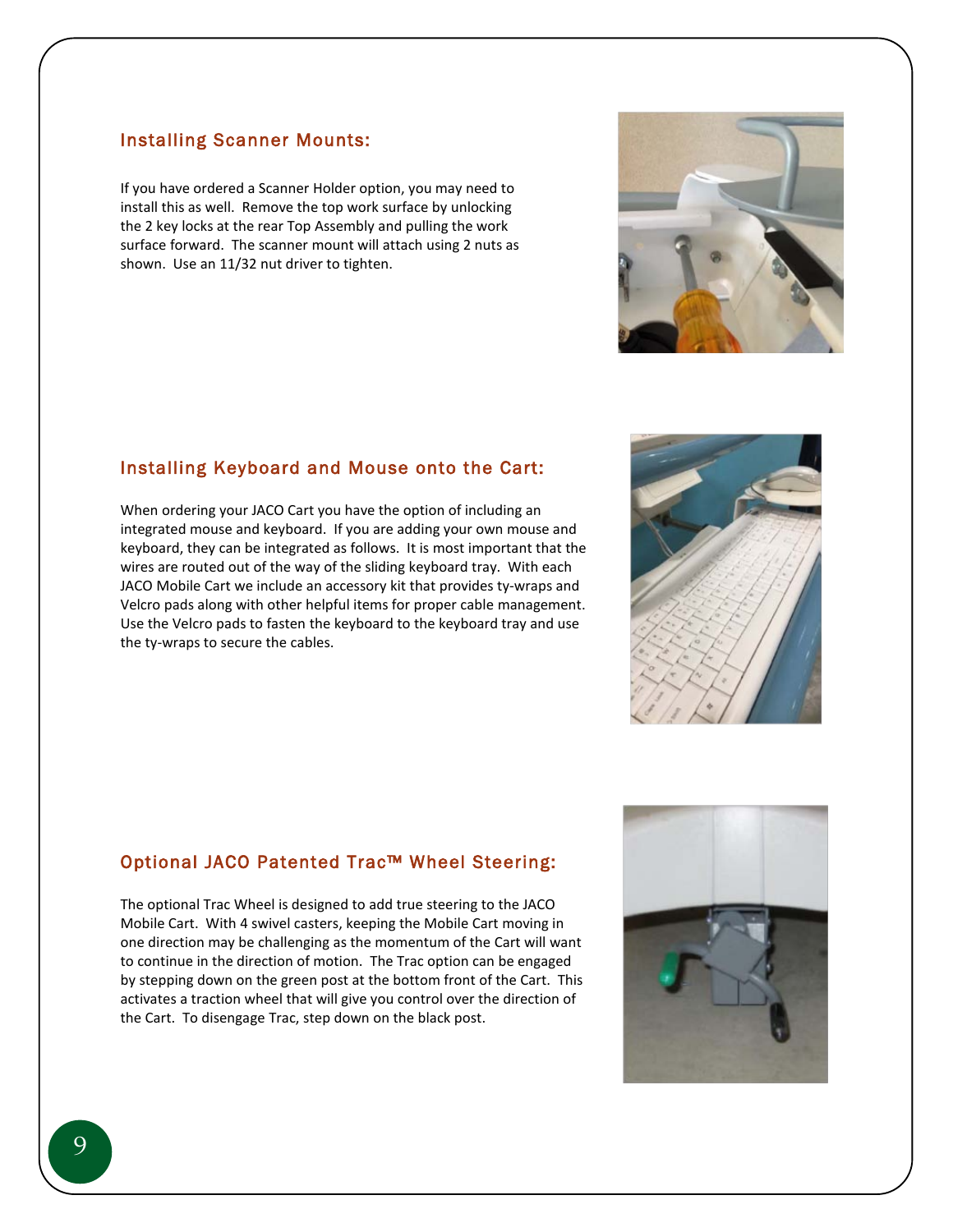#### <span id="page-10-0"></span>Optional Keyboard Light:

The optional front keyboard light can be ordered with your 200 Series Cart. Located at the front center of the Cart top assembly, the switch to turn the light on and off is located on the bottom surface of the light, see below. Slide the switch forward or backward to turn the light on and off.

If you also have ordered any one of the optional Touch Pad Electronic Locking Drawer Systems, the keyboard light option is included and is integrated into the touch pad located at the front center of the Cart, see below. To turn on/off this keyboard light, press the light bulb icon button located on the far right and the keyboard light will turn on. Press again and the light will go off. After approximately 20 minutes, the light will automatically turn off. The light can be turned back on immediately if needed.





Slide Switch Keyboard Light Touch Pad Access, Keyboard Light

#### <span id="page-10-1"></span>Optional Locking Drawer Operation:

Optional storage systems for the JACO 200 Series include Non-Locking, Push Button-Locking and Touch-Pad Electronic-Locking options in single 3" high and 7" high drawers as well as dual 3" high drawers.





Push Button Drawer **Non-Lock or Electronic Lock Drawer** 

The default combination and instruction to open the optional Push Button Drawer – First turn the knob to the left to clear the lock then press #2 and #4 buttons at the same time then press the #3 button. Next turn the knob to the right and holding the knob in this position, pull the drawer open. The combination can be changed, follow the instruction sheet provided with the Cart.

The default combination and instruction to open the Touch Pad e-locking Drawer – Use the default combination 4, 1, 2, 3, then press the Unlock Button, pull the drawer open. This combination can be changed as needed and offers up to 64 unique 4 digit access codes. To change the pass code, press the numbers 3, 1, 2 then the unlock button, you will hear a "beep" indicating that a new 4 digit code can be entered. If you enter an unacceptable code, such as 1, 1, 1, 1, you will hear a "buzz" noise indicating the code is not changed. When entering an acceptable new code, you will hear two short "beeps" indicating that the code is now changed.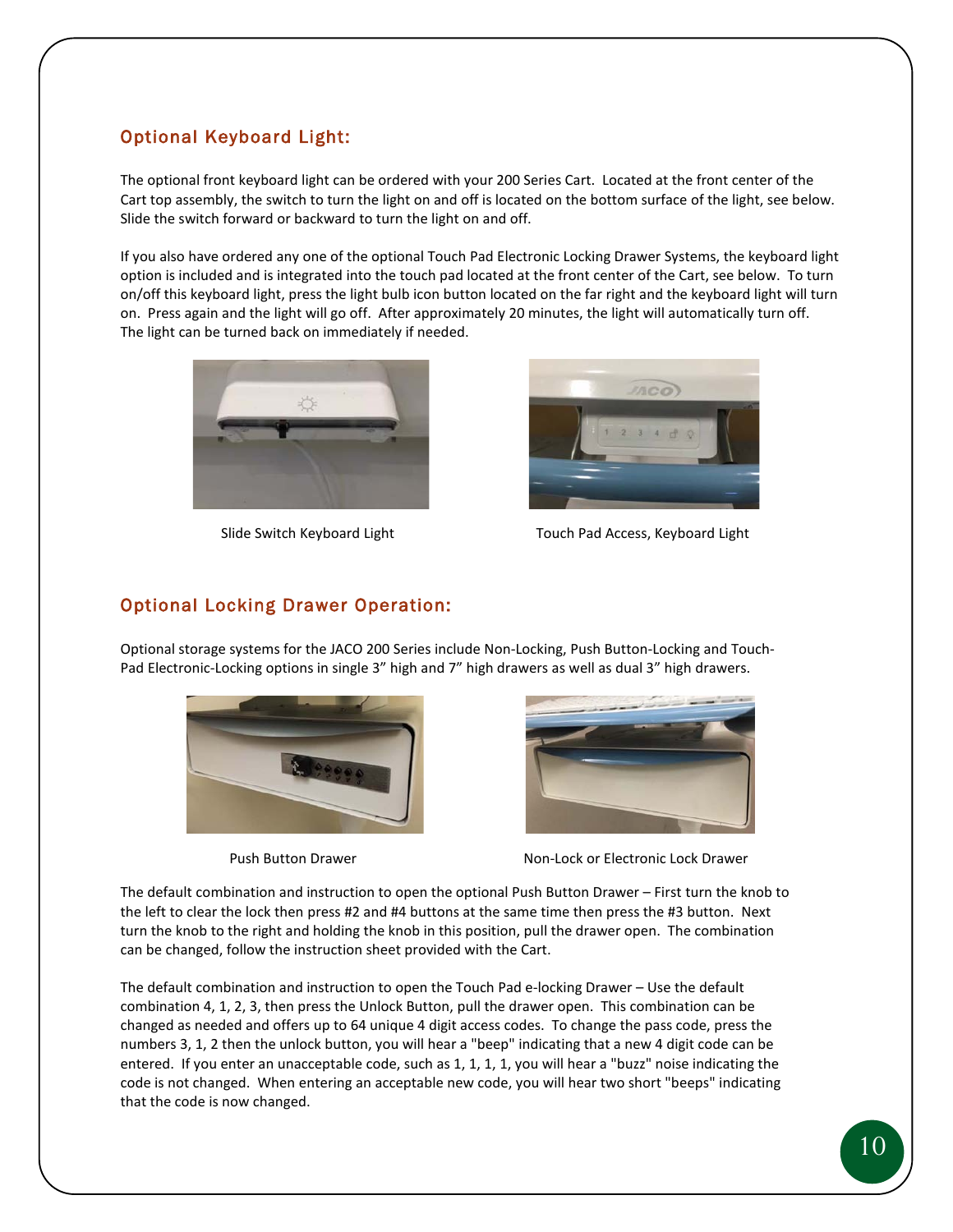If for some reason the electronic pass code system were to fail, there is a rescue key lock located at the back of the drawer system as shown below. Insert, turn and hold key in the unlocked position to allow the drawers to be opened when by-passing the electronic drawer lock system. The by-pass key is not the same key used to access the Top Assembly. The rescue keys are included in the Cart accessory kit which is placed inside the Mobile Cart Top Assembly housing.



Rescue key access on back of drawer/cabinet assembly

*NOTE: See page 5 of this manual for important safety information regarding the drawer option.*

#### <span id="page-11-0"></span>Installing Battery &Laptop into the Simplicity Cart:

To install your battery and laptop in the top assembly of the 225-40 or 225-41 Simplicity Mobile Cart, open the work surface by sliding the locking tab to the right. The locking tab is located on the right front side of the Cart Top Assembly, above the Keyboard as shown below.

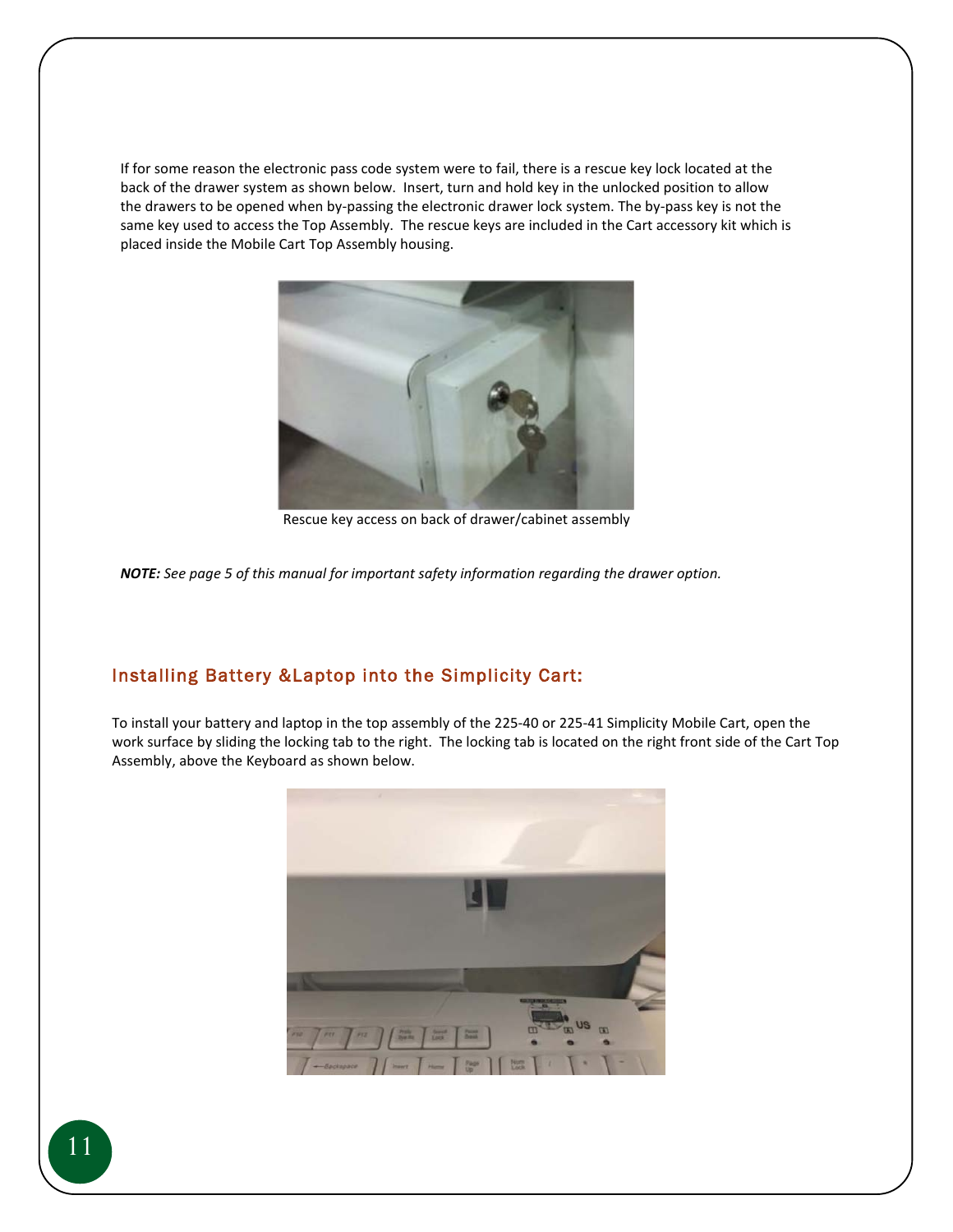Once the work surface is opened, you will see the battery and cable management bay as shown below. The laptop power brick should be installed first and plugged into the power cube also shown below. The power brick for the battery pack will already be installed in the cable management area. Next, install the battery as shown. The two flanges may need to be loosened using a Phillips Head screw driver. Position the battery so that the status read out is in the lower right corner. Tighten the two clamps to secure the battery in place.



Next, plug the Charging Cable into the battery pack as shown and rout the Output Cable out the back of the Top assembly and up through the VESA Stand. Plug the Output Cable connector into the DC power port on the monitor as shown below.



Once this is complete, place your laptop on top of the battery pack, leaving room so that the status read out on the battery pack can be seen, as shown in red below. Connect your laptop power cable. If you want to lock your laptop into the Cart top assembly, use the Kensington cable lock that is integrated into the Cart top. This is located in the top right corner of the Cart as shown below.